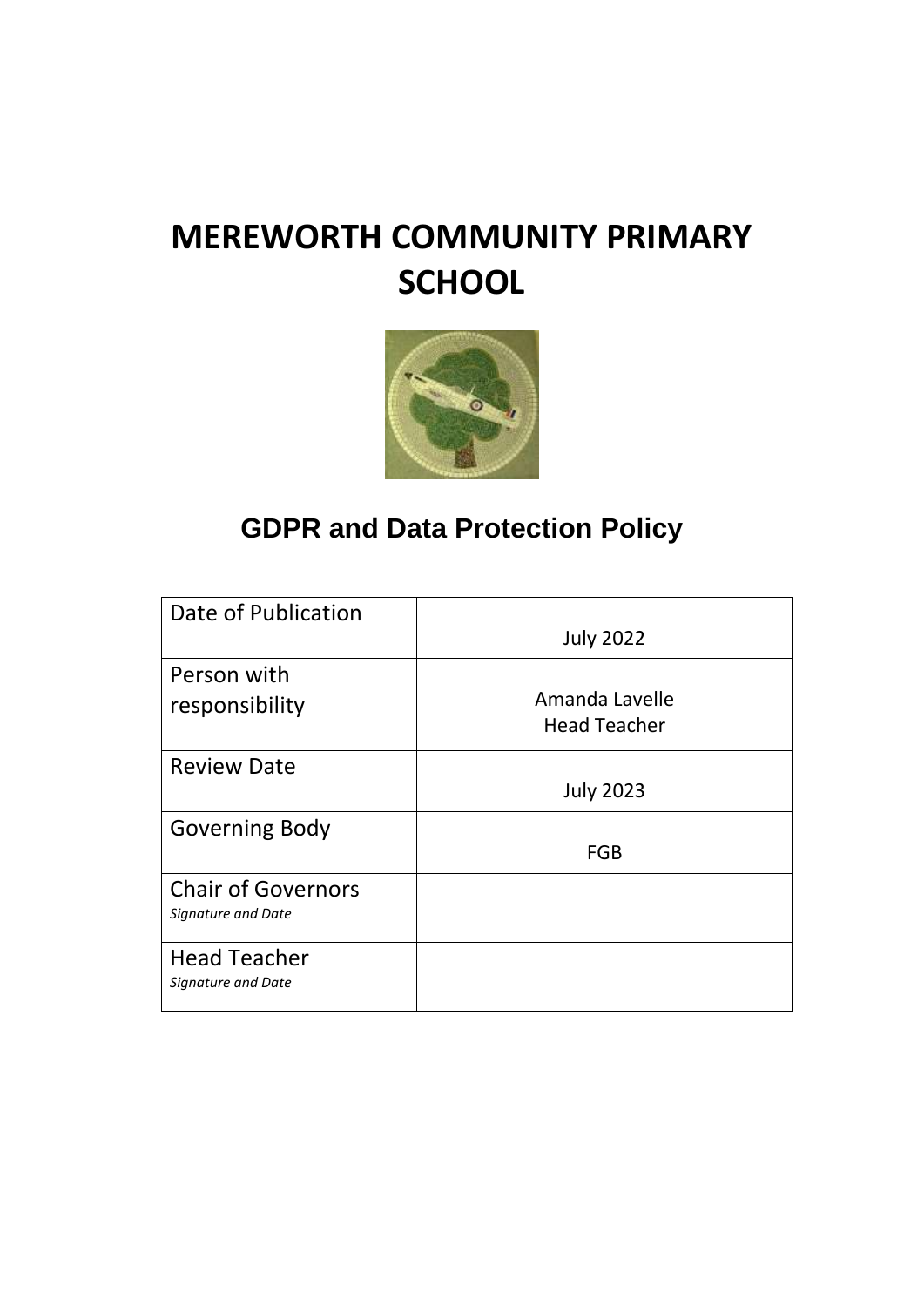

### **Mereworth CP School GDPR and Data Protection Policy**

General Data Protection Regulation (GDPR) and The Data Protection Act 2018 (DPA) is the law that protects personal privacy and upholds individual's rights. It applies to anyone who handles or has access to people's personal data.

This policy is intended to ensure that personal information is dealt with properly and securely and in accordance with the legislation. It will apply to personal information regardless of the way it is used, recorded and stored and whether it is held in paper files or electronically.

#### **Policy Objectives**

The school as the Data Controller will comply with its obligations under the GDPR and DPA. The school is committed to being concise, clear and transparent about how it obtains and uses personal information and will ensure data subjects are aware of their rights under the legislation.

All staff must have a general understanding of the law and understand how it may affect their decisions in order to make an informed judgement about how information is gathered, used and ultimately deleted. All staff must read, understand and comply with this policy.

The Information Commissioner as the Regulator can impose fines of up to 20 million Euros (approximately £17 million) for serious breaches of the GDPR, therefore it is imperative that the School and all staff comply with the legislation.

#### **Scope of the Policy**

<u>.</u>

Personal data is any information that relates to an identified or identifiable living individual who can be identified directly or indirectly from the information<sup>1</sup>. The information includes factors specific to the physical, physiological, genetic, mental, economic, cultural or social identity of a living individual. This includes any expression of opinion about an individual and intentions towards an individual. Under the GDPR personal information also includes an identifier such as a name, an identification number, location data or an online identifier.

The School collects a large amount of personal data every year including: pupil records, staff records, names and addresses of those requesting prospectuses, examination marks, references, fee collection as well as the many different types of research data used by the School. In addition, it may be required by law to collect and use certain types of information to comply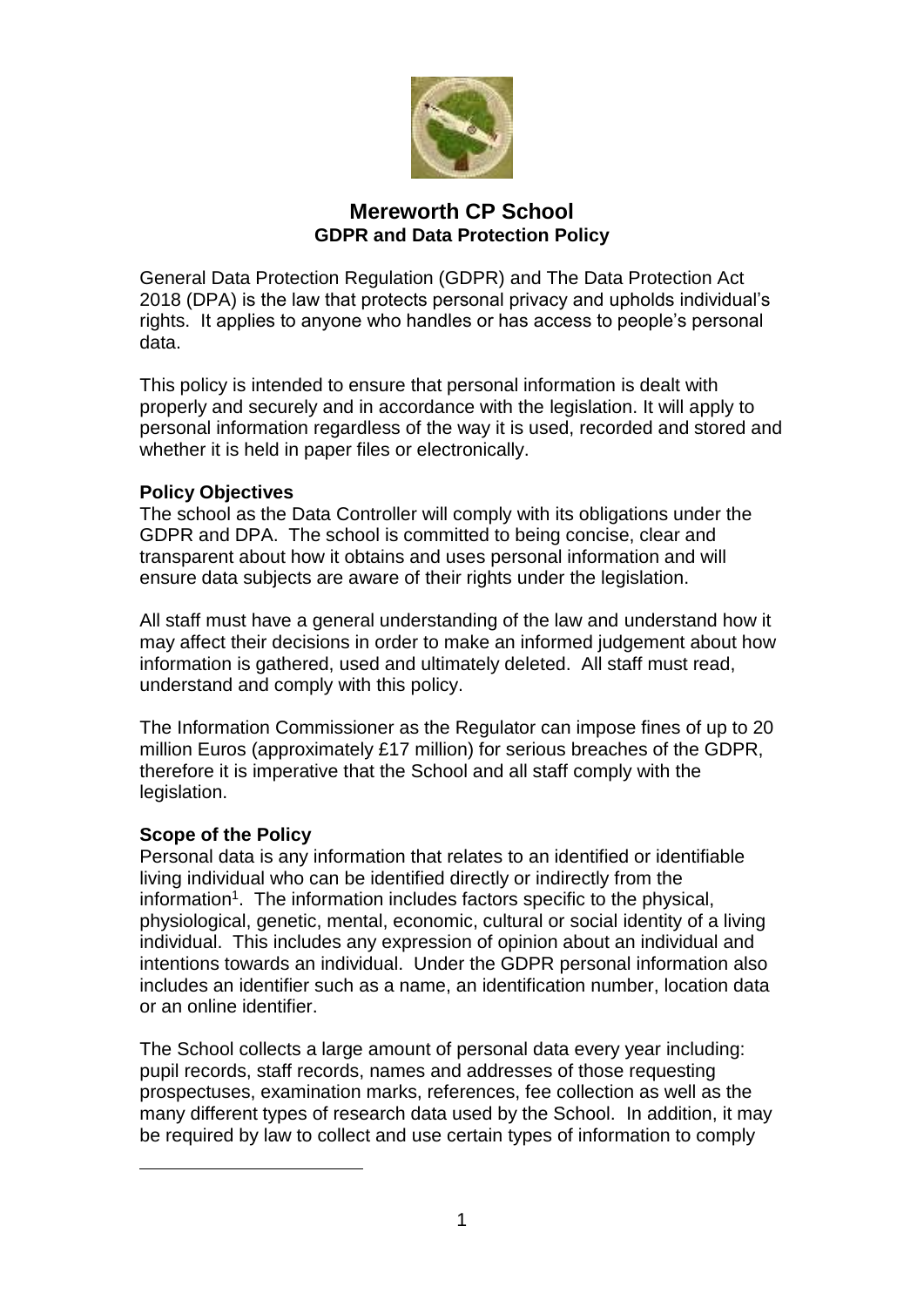with statutory obligations of Local Authorities (LAs), government agencies and other bodies.

# **The Principles**

The principles set out in the GDPR must be adhered to when processing personal data:

- 1. Personal data must be processed lawfully, fairly and in a transparent manner (**lawfulness, fairness and transparency**)
- 2. Personal data shall be collected for specified, explicit and legitimate purposes and not further processed in a manner that is incompatible with those purposes (**purpose limitation**)
- 3. Personal data shall be adequate, relevant and limited to what is necessary in relation to the purpose(s) for which they are processed (**data minimisation**)
- 4. Personal data shall be accurate and where necessary kept up to date and every reasonable step must be taken to ensure that personal data that are inaccurate are erased or rectified without delay (**accuracy**).
- 5. Personal data shall be kept in a form which permits identification of data subjects for no longer than is necessary for the purpose for which the personal data is processed (**storage limitation**)
- 6. Appropriate technical and organisational measures shall be taken to safeguard the rights and freedoms of the data subject and to ensure that personal information are processed in a manner that ensures appropriate security of the personal data and protects against unauthorised or unlawful processing of personal data and against accidental loss or destruction of, or damage to, personal data (**integrity and confidentiality**).

# **Transfer Limitation**

<u>.</u>

In addition, personal data shall not be transferred to a country outside the EEA unless that country or territory ensures an adequate level of protection for the rights and freedoms of data subjects in relation to the processing of personal data as determined by the European Commission or where the organisation receiving the data has provided adequate safeguards<sup>2</sup>.

This means that individuals' rights must be enforceable and effective legal remedies for individuals must be available following the transfer. It may also be possible to transfer data where the data subject has provided explicit consent or for other limited reasons. Staff should contact the DPO if they require further assistance with a proposed transfer of personal data outside of the EEA.

# **Lawful Basis for processing personal information**

Before any processing activity starts for the first time, and then regularly afterwards, the purpose(s) for the processing activity and the most appropriate lawful basis (or bases) for that processing must be selected: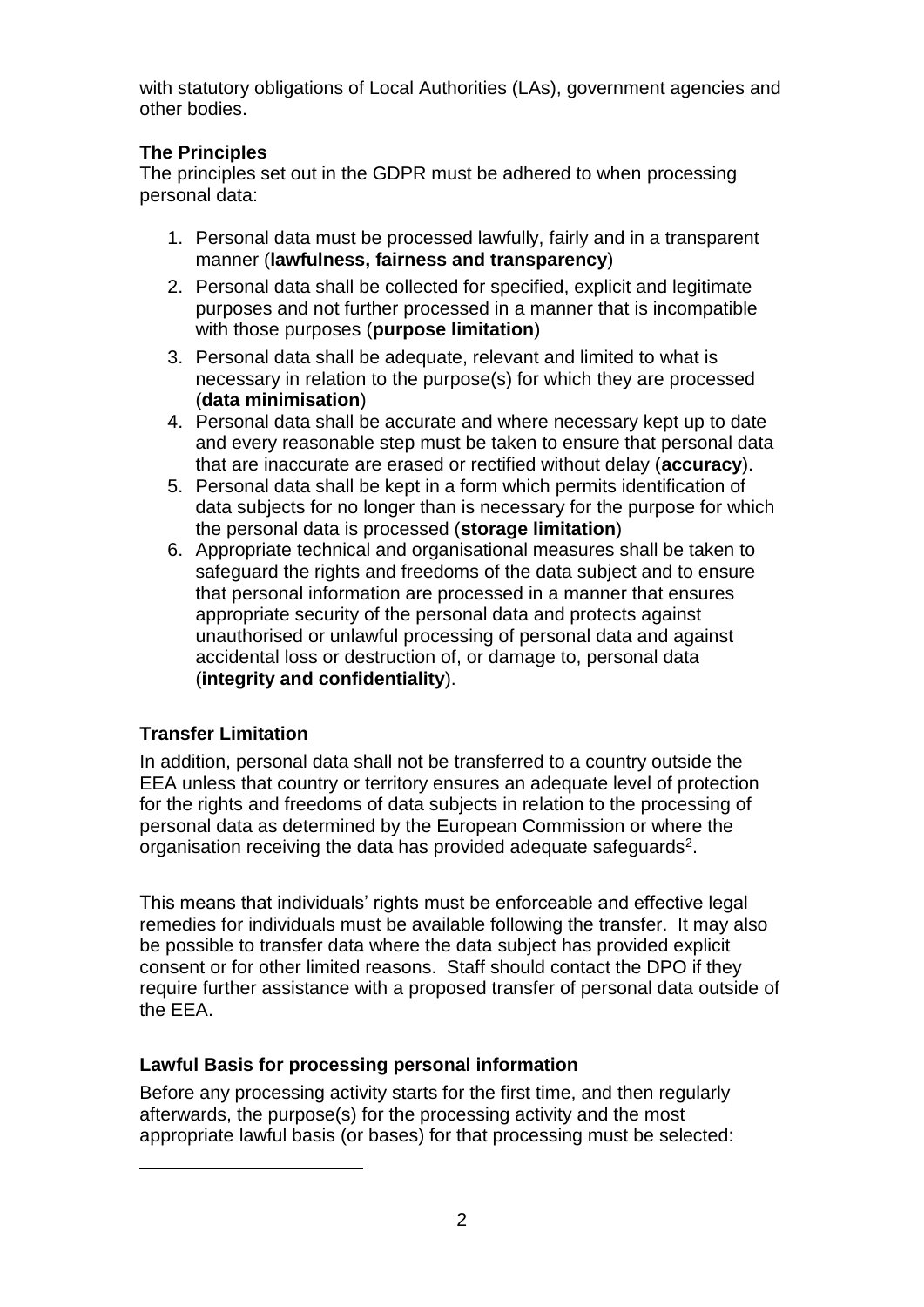- Processing is necessary for the performance of a task carried out in the public interest or in the exercise of official authority vested in the school
- Processing is necessary for the performance of a contract to which the data subject is party, or in order to take steps at the request of the data subject prior to entering into a contract
- Processing is necessary for compliance with a legal obligation to which the data controller is subject
- Processing is necessary in order to protect the vital interests of the data subject or of another natural person
- Processing is necessary for the purposes of the legitimate interests pursued by the data controller or by a third party<sup>3</sup>
- The data subject has given consent to the processing of his or her data for one or more specific purposes. Agreement must be indicated clearly either by a statement or positive action to the processing. Consent requires affirmative action so silence, pre-ticked boxes or inactivity are unlikely to be sufficient. If consent is given in a document which deals with other matters, the consent from be kept separate from those other matters

Data subjects must be easily able to withdraw consent to processing at any time and withdrawal must be promptly honoured. Consent may need to be refreshed if personal data is intended to be processed for a different and incompatible purpose which was not disclosed when the data subject first consented.

The decision as to which lawful basis applies must be documented, to demonstrate compliance with the data protection principles and include information about both the purposes of the processing and the lawful basis for it in the school's relevant privacy notice(s).

When determining whether legitimate interests are the most appropriate basis for lawful processing (only where appropriate outside the school's public tasks) a legitimate interests assessment must be carried out and recorded. Where a significant privacy impact is identified, a data protection impact assessment (DPIA) may also need to be conducted.

#### **Sensitive Personal Information**

1

Processing of sensitive personal information (known as 'special categories of personal data') is prohibited<sup>4</sup> unless a lawful special condition for processing is identified.

Sensitive personal information is data which reveals racial or ethnic origin, political opinions, religious or philosophical beliefs, trade union membership,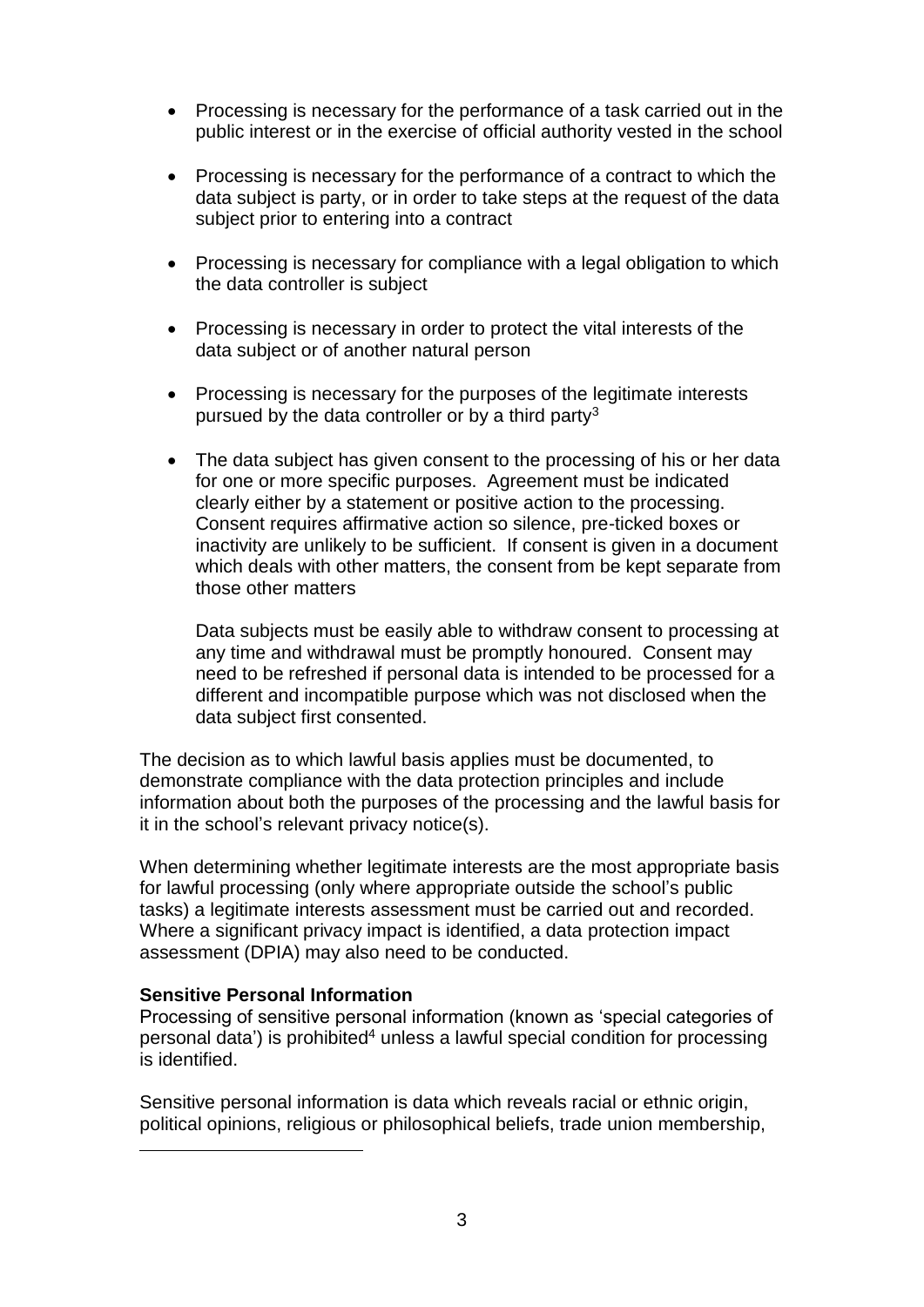sex life or orientation or is genetic or biometric data which uniquely identifies a natural person.

Sensitive personal information will only be processed if:

- There is a lawful basis for doing so as identified on previous page
- One of the special conditions for processing sensitive personal information applies:
	- (a) the individual ('data subject') has given explicit consent (which has been clearly explained in a Privacy Notice)
	- (b) the processing is necessary for the purposes of exercising the employment law rights or obligations of the school or the data subject
	- (c) the processing is necessary to protect the data subject's vital interests, and the data subject is physically incapable of giving consent
	- (d) the processing is carried out in the course of its legitimate activities with appropriate safeguards by a foundation, association or any other not-for-profit body with a political, philosophical, religious or trade-union aim
	- (e) the processing relates to personal data which are manifestly made public by the data subject
	- (f) the processing is necessary for the establishment, exercise or defence of legal claims
	- (g) the processing is necessary for reasons of substantial public interest
	- (h) the processing is necessary for purposes of preventative or occupational medicine, for the assessment of the working capacity of the employee, the provision of social care and the management of social care systems or services
	- (i) the processing is necessary for reasons of public interest in the area of public health.

The school's privacy notice(s) set out the types of sensitive personal information that it processes, what it is used for, the lawful basis for the processing and the special condition that applies.

Sensitive personal information will not be processed until an assessment has been made of the proposed processing as to whether it complies with the criteria above and the individual has been informed (by way of a privacy notice or consent) of the nature of the processing, the purposes for which it is being carried out and the legal basis for it.

Unless the School can rely on another legal basis of processing, explicit consent is usually required for processing sensitive personal data. Evidence of consent will need to be captured and recorded so that the school can demonstrate compliance with the GDPR.

#### **Automated Decision Making**

Where the school carries out automated decision making (including profiling) it must meet all the principles and have a lawful basis for the processing. Explicit consent will usually be required for automated decision making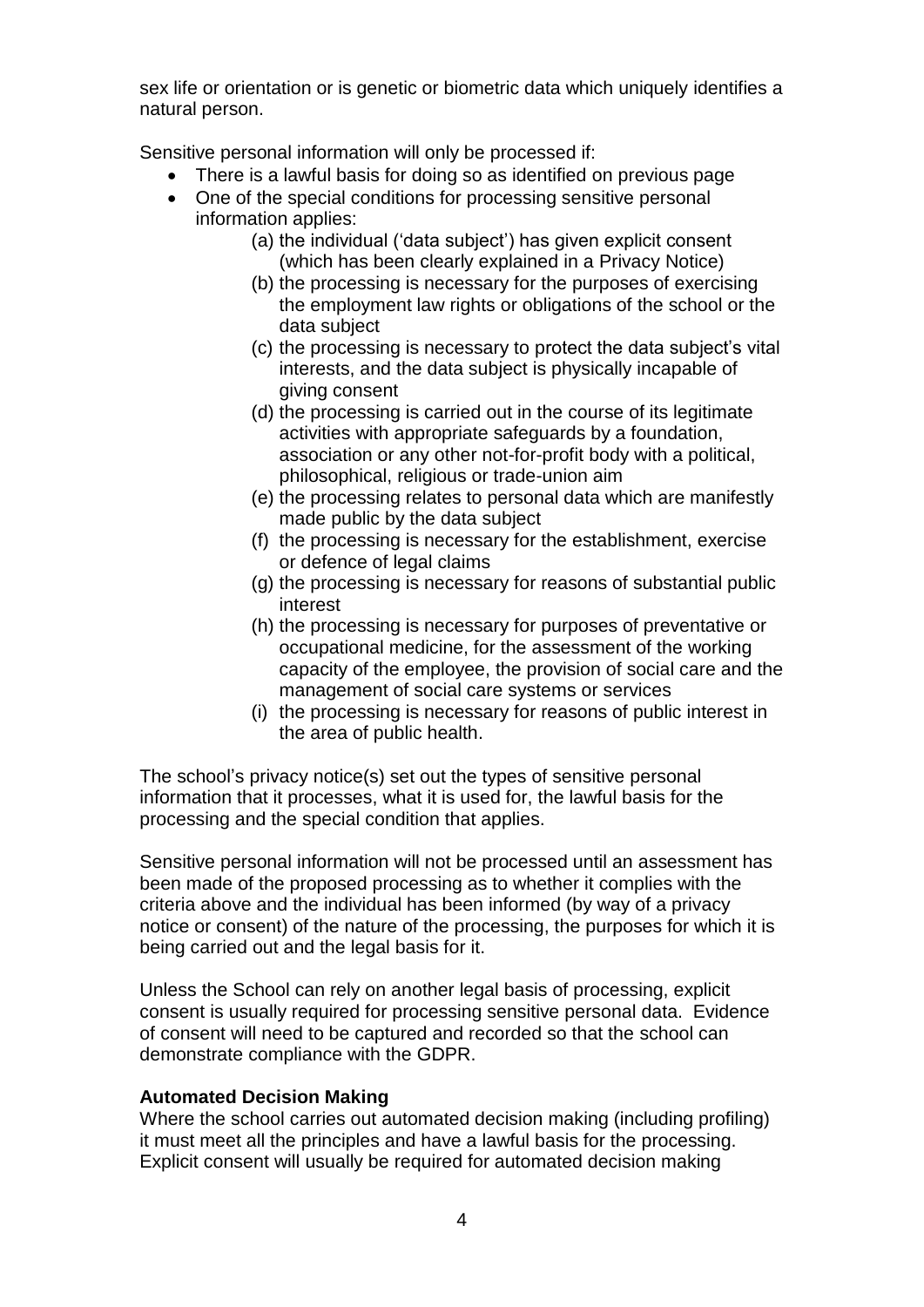(unless it is authorised by law or it is necessary for the performance of or entering into a contract).

Additional safeguards and restrictions apply in the case of solely automated decision-making, including profiling. The School must as soon as reasonably possible notify the data subject in writing that a decision has been taken based on solely automated processing and that the data subject may request the school to reconsider or take a new decision. If such a request is received staff must contact the DPO as the school must reply within 21 days.

#### **Data Protection Impact Assessments (DPIA)**

All data controllers are required to implement 'Privacy by Design' when processing personal data.

This means the School's processes must embed privacy considerations and incorporate appropriate technical and organisational measures (like pseudonymisation) in an effective manner to ensure compliance with data privacy principles.

Where processing is likely to result in high risk to an individual's data protection rights (for example where a new technology is being implemented) a DPIA must be carried out to assess:

- whether the processing is necessary and proportionate in relation to its purpose
- the risks to individuals
- what measures can be put in place to address those risks and protect personal information.

Staff should adhere to the Data Protection Toolkit for Schools from the DfE with reference to the DPIA template.

When carrying out a DPIA, staff should seek the advice of the DPO for support and guidance and once complete, refer the finalised document to the DPO for sign off.

#### **Documentation and records**

Written records of processing activities must be kept and recorded including:

- the name(s) and details of individuals or roles that carry out the processing
- the purposes of the processing
- a description of the categories of individuals and categories of personal data
- categories of recipients of personal data
- details of transfers to third countries, including documentation of the transfer mechanism safeguards in place
- retention schedules
- a description of technical and organisational security measures.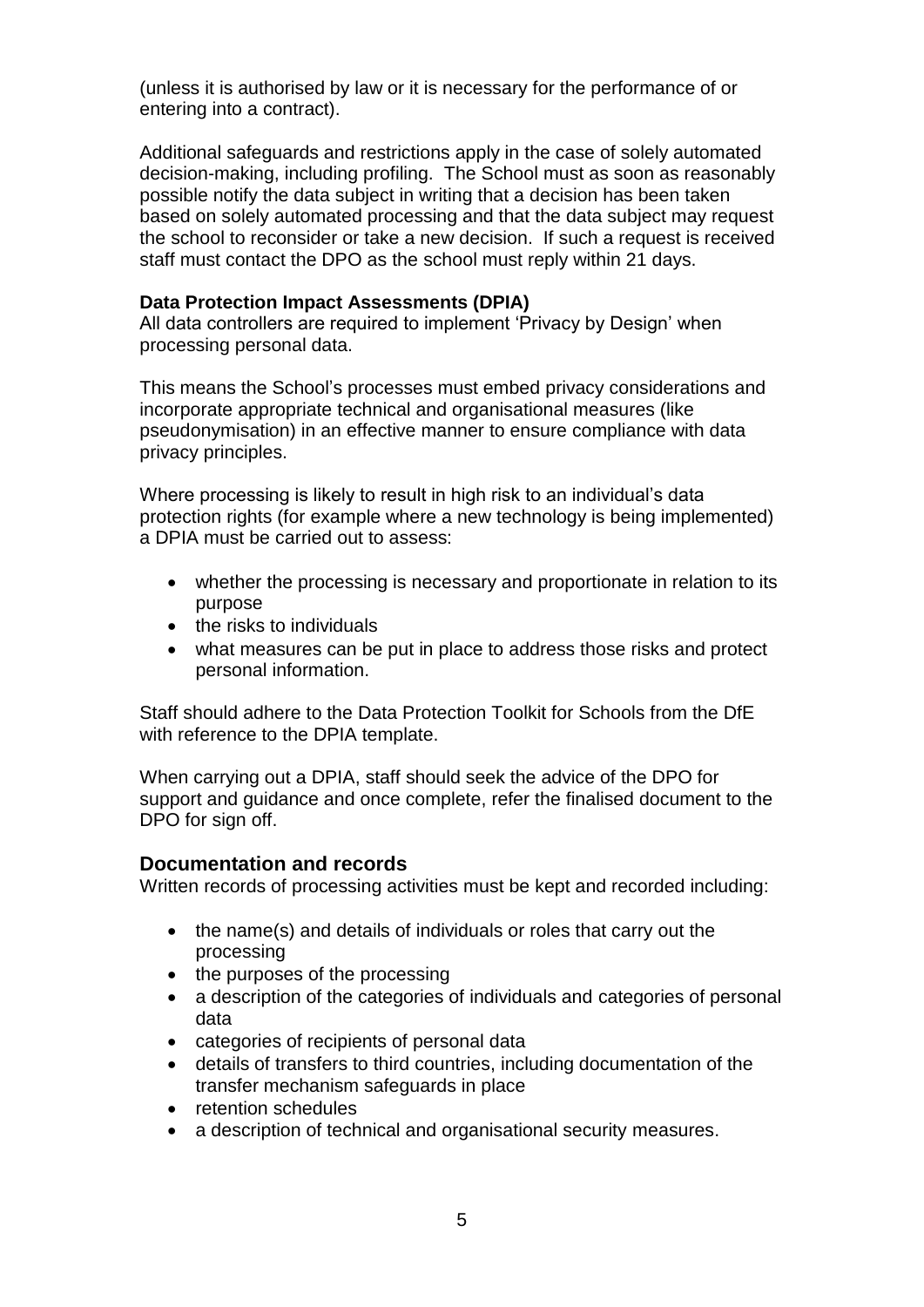As part of the School's record of processing activities the DPO will document, or link to documentation on:

- information required for privacy notices
- records of consent
- controller-processor contracts
- the location of personal information;
- **DPIAs and**
- Records of data breaches.

Records of processing of sensitive information are kept on:

- The relevant purposes for which the processing takes place, including why it is necessary for that purpose
- The lawful basis for our processing and
- Whether the personal information is retained or erased in accordance with the Retention Schedule and, if not, the reasons for not following the policy.

The School should conduct regular reviews of the personal information it processes and update its documentation accordingly. This may include:

- Carrying out information audits to find out what personal information is held
- Talking to staff about their processing activities
- Reviewing policies, procedures, contracts and agreements to address retention, security and data sharing.

# **Privacy Notice**

The school will issue privacy notices as required, informing data subjects (or their parents, depending on age of the pupil, if about pupil information) about the personal information that it collects and holds relating to individual data subjects, how individuals can expect their personal information to be used and for what purposes.

When information is collected directly from data subjects, including for HR or employment purposes, the data subject shall be given all the information required by the GDPR including the identity of the data controller and the DPO, how and why the School will use, process, disclose, protect and retain that personal data through a privacy notice (which must be presented when the data subject first provides the data).

When information is collected indirectly (for example from a third party or publicly available source) the data subject must be provided with all the information required by the GDPR as soon as possible after collecting or receiving the data. The school must also check that the data was collected by the third party in accordance with the GDPR and on a basis which is consistent with the proposed processing of the personal data.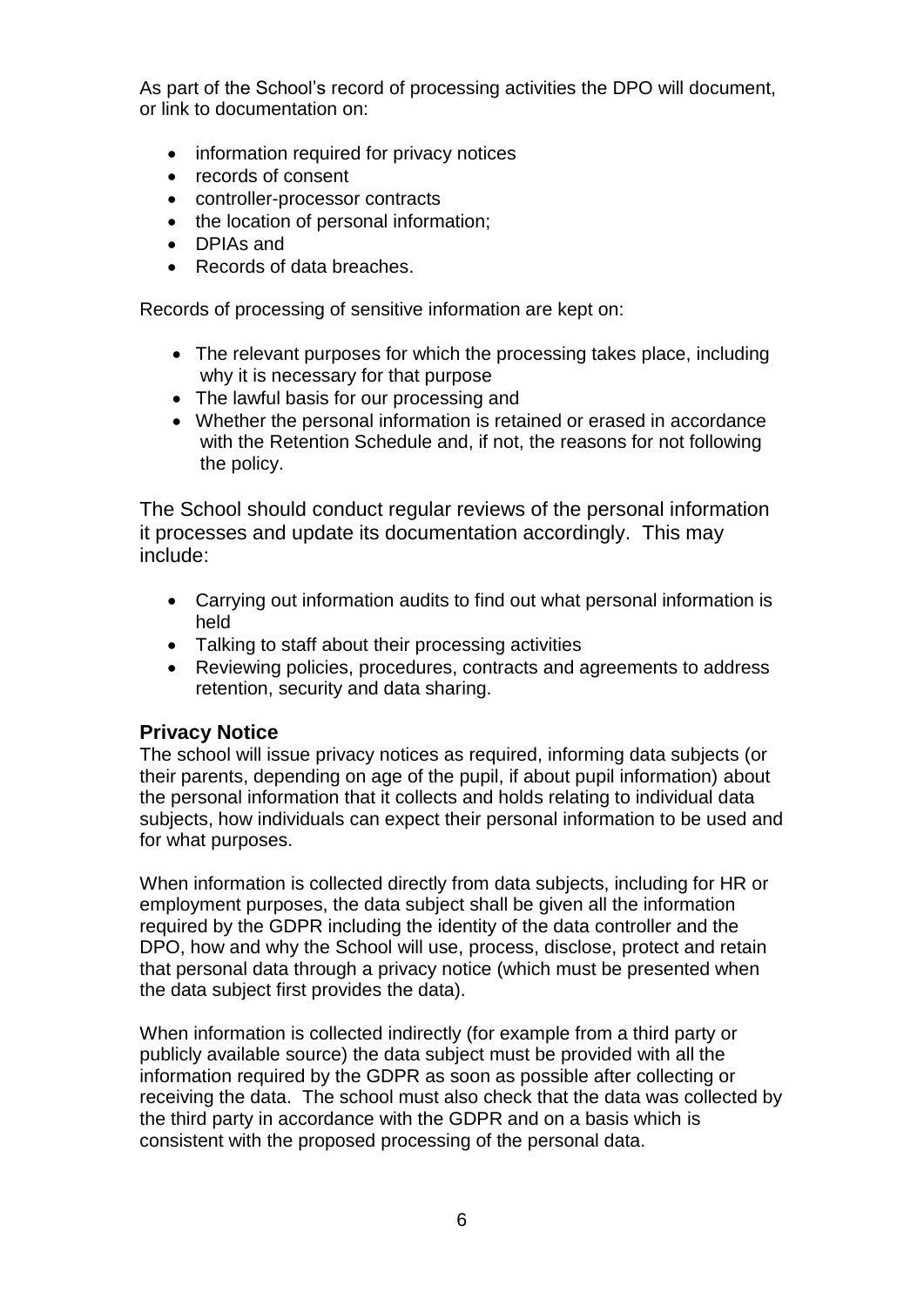The School will take appropriate measures to provide information in privacy notices in a concise, transparent, intelligible and easily accessible form, using clear and plain language.

The School will issue a minimum of two privacy notices, one for pupil information, and one for workforce information, and these will be reviewed in line with any statutory or contractual changes. Follow this link to the GDPR page on KELSI where you will find the model privacy notice(s) for schools to use:

#### **Purpose Limitation**

Personal data must be collected only for specified, explicit and legitimate purposes. It must not be further processed in any manner incompatible with those purposes.

Personal data must not be used for new, different or incompatible purposes from that disclosed when it was first obtained unless the data subject has been informed of the new purposes and they have consented where necessary.

#### **Data minimisation**

Personal data must be adequate, relevant and limited to what is necessary in relation to the purposes for which it is processed.

Staff may only process data when their role requires it. Staff must not process personal data for any reason unrelated to their role.

The School maintains a Retention Schedule to ensure personal data is deleted after a reasonable time for the purpose for which it was being held, unless a law requires such data to be kept for a minimum time. Staff must take all reasonable steps to destroy or delete all personal data that is held in its systems when it is no longer required in accordance with the Schedule. This includes requiring third parties to delete such data where applicable.

Staff must ensure that data subjects are informed of the period for which data is stored and how that period is determined in any applicable Privacy Notice.

#### **Individual Rights**

Staff as well as any other 'data subjects' have the following rights in relation to their personal information:

- To be informed about how, why and on what basis that information is processed *(see the relevant privacy notice)*
- To obtain confirmation that personal information is being processed and to obtain access to it and certain other information, by making a subject access request *(see Appendix 1 - Procedure for Access to Personal Information)*
- To have data corrected if it is inaccurate or incomplete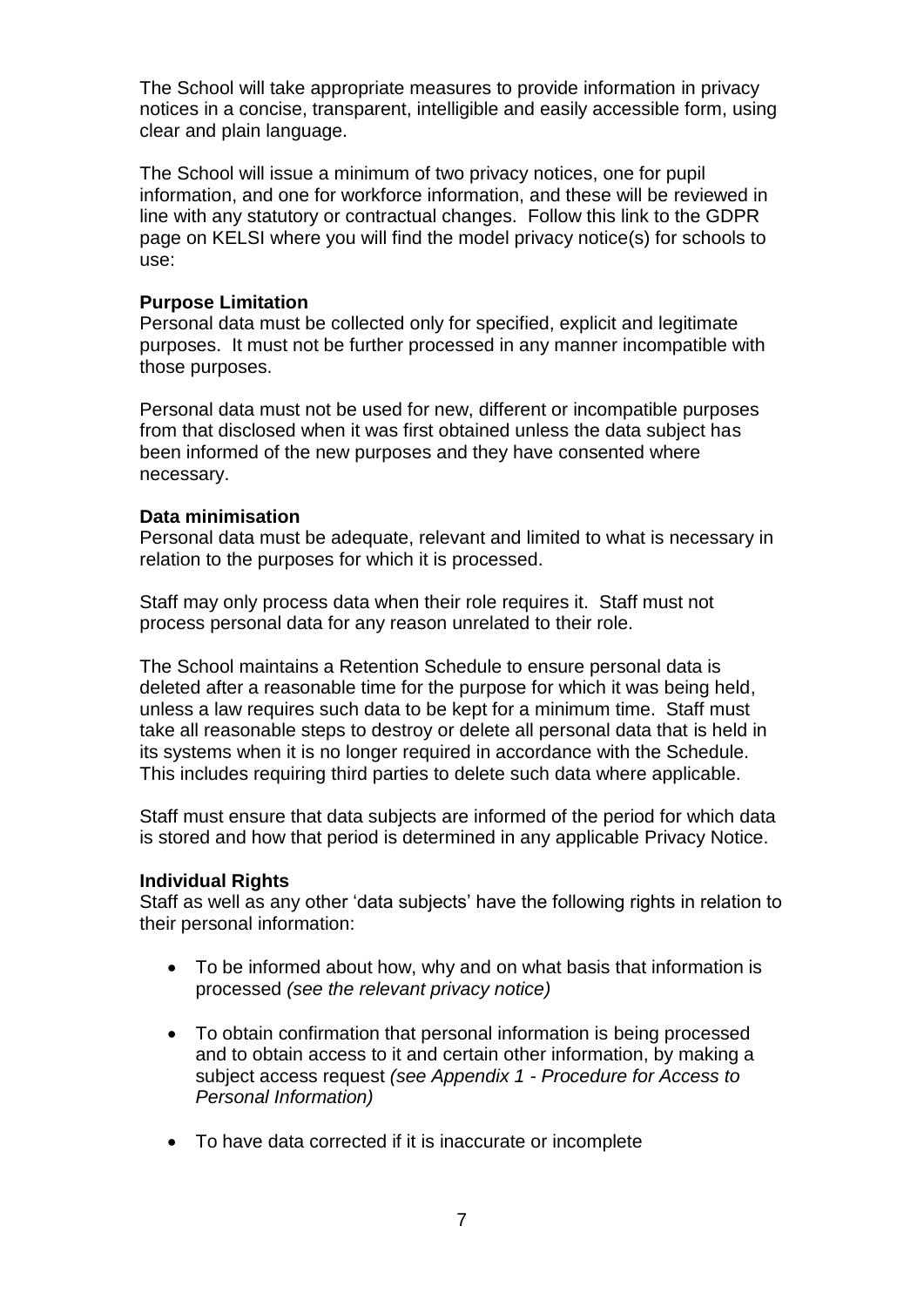- To have data erased if it is no longer necessary for the purpose for which it was originally collected/processed, or if there are no overriding legitimate grounds for the processing ('the right to be forgotten')
- To restrict the processing of personal information where the accuracy of the information is contested, or the processing is unlawful (but you do not want the data to be erased) or where the school no longer need the personal information, but you require the data to establish, exercise or defend a legal claim
- To restrict the processing of personal information temporarily where you do not think it is accurate (and the school are verifying whether it is accurate), or where you have objected to the processing (and the school are considering whether the school's legitimate grounds override your interests)
- In limited circumstances to receive or ask for their personal data to be transferred to a third party in a structured, commonly used and machine-readable format
- To withdraw consent to processing at any time (if applicable)
- To request a copy of an agreement under which personal data is transferred outside of the EEA.
- To object to decisions based solely on automated processing, including profiling
- To be notified of a data breach which is likely to result in high risk to their rights and obligations
- To make a complaint to the ICO or a Court.

#### **Individual Responsibilities**

During their employment, staff may have access to the personal information of other members of staff, suppliers, clients or the public. The school expects staff to help meet its data protection obligations to those individuals.

If you have access to personal information, you must:

- only access the personal information that you have authority to access and only for authorised purposes
- only allow other staff to access personal information if they have appropriate authorisation
- only allow individuals who are not school staff to access personal information if you have specific authority to do so
- keep personal information secure (e.g. by complying with rules on access to premises, computer access, password protection and secure file storage and destruction in accordance with the school's policies).
- not remove personal information, or devices containing personal information (or which can be used to access it) from the school's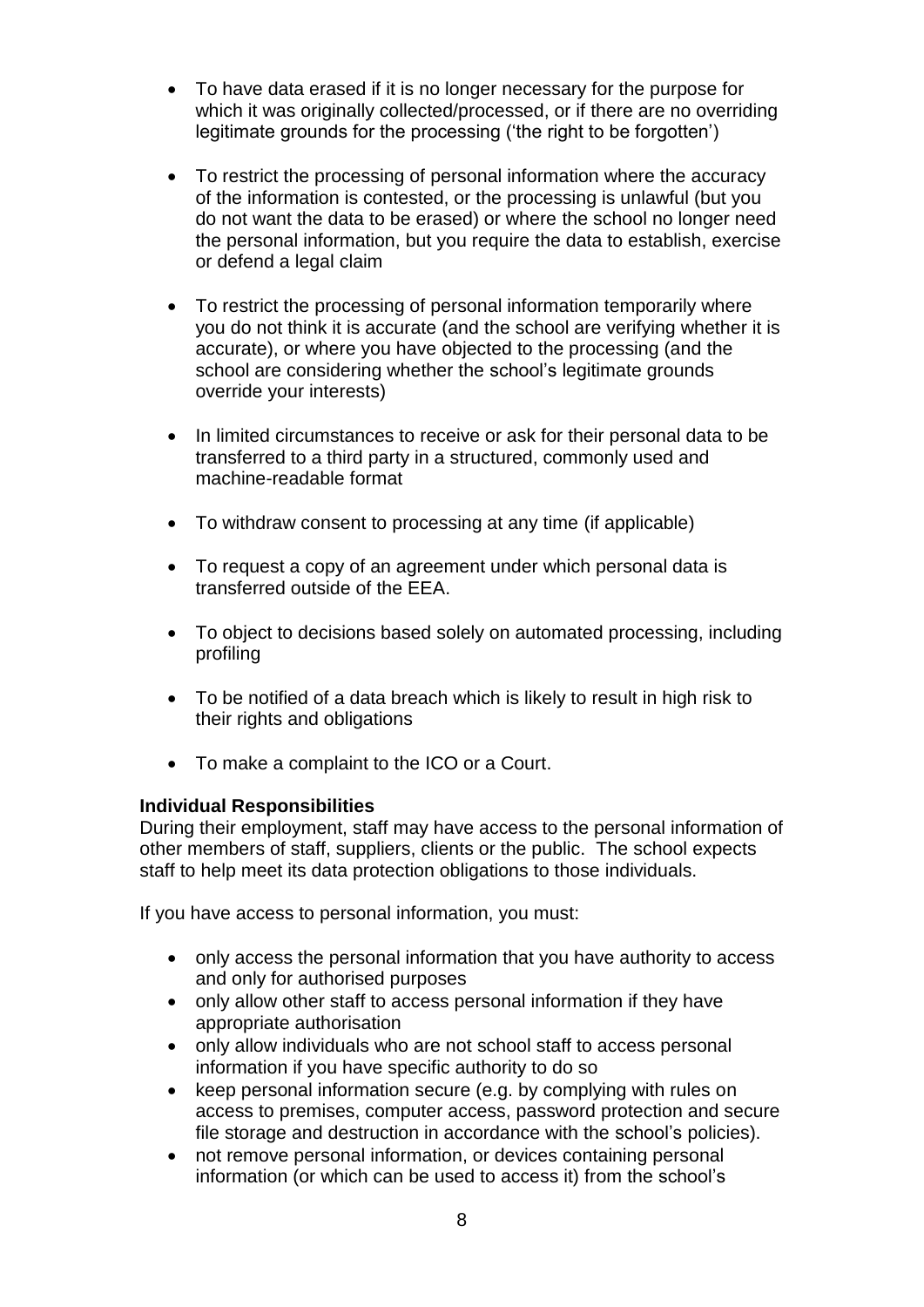premises unless appropriate security measures are in place (such as pseudonymisation, encryption or password protection) to secure the information and the device

 not store personal information on local drives or on personal devices that are used for work purposes.

#### **Information Security**

The school will use appropriate technical and organisational measures to keep personal information secure, to protect against unauthorised or unlawful processing and against accidental loss, destruction or damage.

All staff are responsible for keeping information secure in accordance with the legislation and must follow their school's acceptable usage policy.

The school will develop, implement and maintain safeguards appropriate to its size, scope and business, its available resources, the amount of personal data that it owns or maintains on behalf of others and identified risks (including use of encryption and pseudonymisation where applicable). It will regularly evaluate and test the effectiveness of those safeguards to ensure security of processing.

Staff must guard against unlawful or unauthorised processing of personal data and against the accidental loss of, or damage to, personal data. Staff must exercise particular care in protecting sensitive personal data from loss and unauthorised access, use or disclosure.

Staff must follow all procedures and technologies put in place to maintain the security of all personal data from the point of collection to the point of destruction. Staff may only transfer personal data to third-party service providers who agree in writing to comply with the required policies and procedures and who agree to put adequate measures in place, as requested.

Staff must maintain data security by protecting the **confidentiality, integrity and availability** of the personal data, defined as follows:

**Confidentiality** means that only people who have a need to know and are authorised to use the personal data can access it.

**Integrity** means that personal data is accurate and suitable for the purpose for which it is processed.

**Availability** means that authorised users can access the personal data when they need it for authorised purposes.

Staff must comply with and not attempt to circumvent the administrative, physical and technical safeguards the school has implemented and maintains in accordance with the GDPR and DPA.

Where the school uses external organisations to process personal information on its behalf, additional security arrangements need to be implemented in contracts with those organisations to safeguard the security of personal information. Contracts with external organisations must provide that: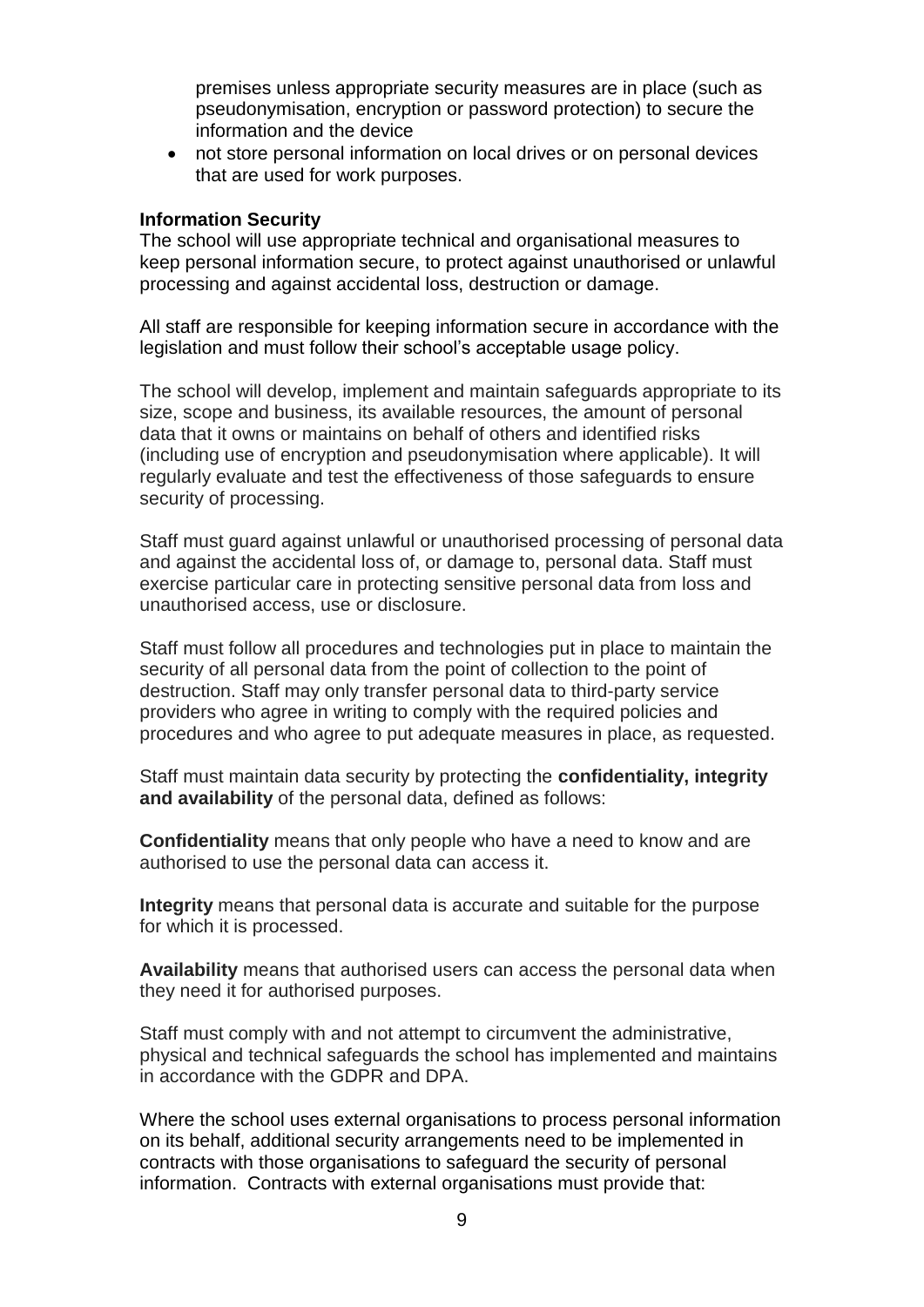- the organisation may only act on the written instructions of the school
- those processing data are subject to the duty of confidence
- appropriate measures are taken to ensure the security of processing
- sub-contractors are only engaged with the prior consent of the school and under a written contract
- the organisation will assist the school in providing subject access and allowing individuals to exercise their rights in relation to data protection
- the organisation will delete or return all personal information to the school as requested at the end of the contract
- the organisation will submit to audits and inspections, provide the school with whatever information it needs to ensure that they are both meeting their data protection obligations, and tell the school immediately if it does something infringing data protection law.

Before any new agreement involving the processing of personal information by an external organisation is entered into, or an existing agreement is altered, the relevant staff must seek approval from the DPO.

#### **Storage and retention of personal information**

Personal data will be kept securely in accordance with the school's data protection obligations.

Personal data should not be retained for any longer than necessary. The length of time data should be retained will depend upon the circumstances, including the reasons why personal data was obtained. Staff should adhere to the KCC Information Management Toolkit for Schools on KELSI with reference to the Record Retention Schedule, available at the following link:

Personal information that is no longer required will be deleted in accordance with the Schools Record Retention Schedule.

#### **Data breaches**

A data breach may take many different forms:

- Loss or theft of data or equipment on which personal information is stored
- Unauthorised access to or use of personal information either by a member of staff or third party
- Loss of data resulting from an equipment or systems (including hardware or software) failure
- Human error, such as accidental deletion or alteration of data
- Unforeseen circumstances, such as a fire or flood
- Deliberate attacks on IT systems, such as hacking, viruses or phishing scams
- Blagging offences where information is obtained by deceiving the organisation which holds it

The school must report a data breach to the Information Commissioner's Office (ICO) without undue delay and where possible within 72 hours, if the breach is likely to result in a risk to the rights and freedoms of individuals.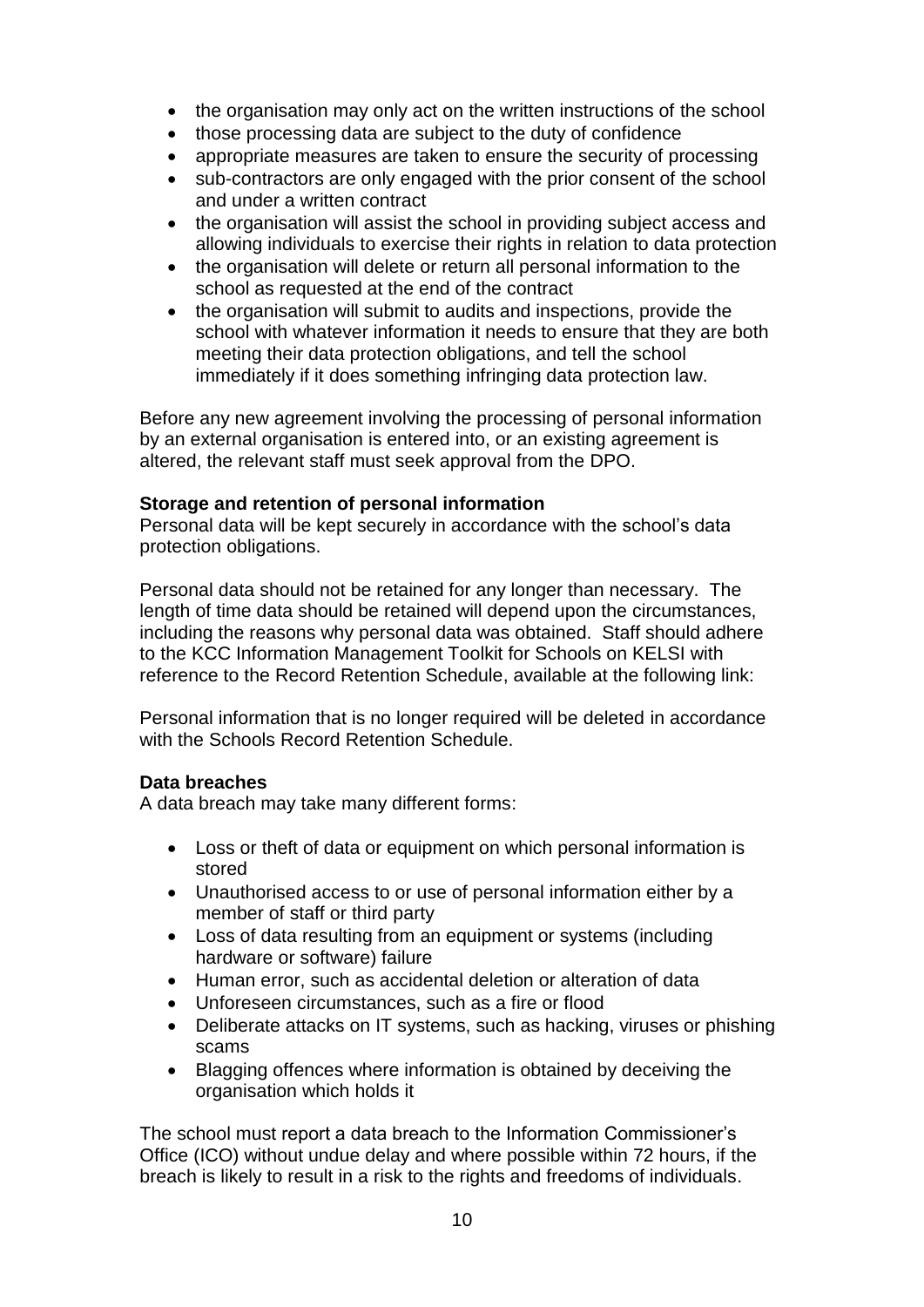The school must also notify the affected individuals if the breach is likely to result in a high risk to their rights and freedoms.

Staff should ensure they inform their line manager/DPO/Head teacher immediately that a data breach is discovered and make all reasonable efforts to recover the information, following the school's agreed breach reporting process.

#### **Training**

The school will ensure that staff are adequately trained regarding their data protection responsibilities.

#### **Consequences of a failure to comply**

The school takes compliance with this policy very seriously. Failure to comply puts data subjects whose personal information is being processed at risk and carries the risk of significant civil and criminal sanctions for the individual and the school and may in some circumstances amount to a criminal offence by the individual.

Any failure to comply with any part of this policy may lead to disciplinary action under the school's procedures and this action may result in dismissal for gross misconduct. If a non-employee breaches this policy, they may have their contract terminated with immediate effect.

If you have any questions or concerns about this policy, you should contact your line manager or the school's DPO.

#### **Review of Policy**

This policy will be updated as necessary to reflect best practice or amendments made to the GDPR or DPA.

#### **The Supervisory Authority in the UK**

Please follow this link to the ICO's website [\(https://ico.org.uk/\)](https://ico.org.uk/) which provides detailed guidance on a range of topics including individuals' rights, data breaches, dealing with subject access requests, how to handle requests from third parties for personal data etc.

#### **Glossary**

**Automated Decision-Making (ADM):** when a decision is made which is based solely on automated processing (including profiling) which produces legal effects or significantly affects an individual. The GDPR prohibits automated decision-making (unless certain conditions are met) but not automated processing.

**Automated Processing:** any form of automated processing of personal data consisting of the use of personal data to evaluate certain personal aspects relating to an individual, in particular to analyse or predict aspects concerning that individual's performance at work, economic situation, health, personal preferences, interests, reliability, behaviour, location or movements. Profiling is an example of automated processing.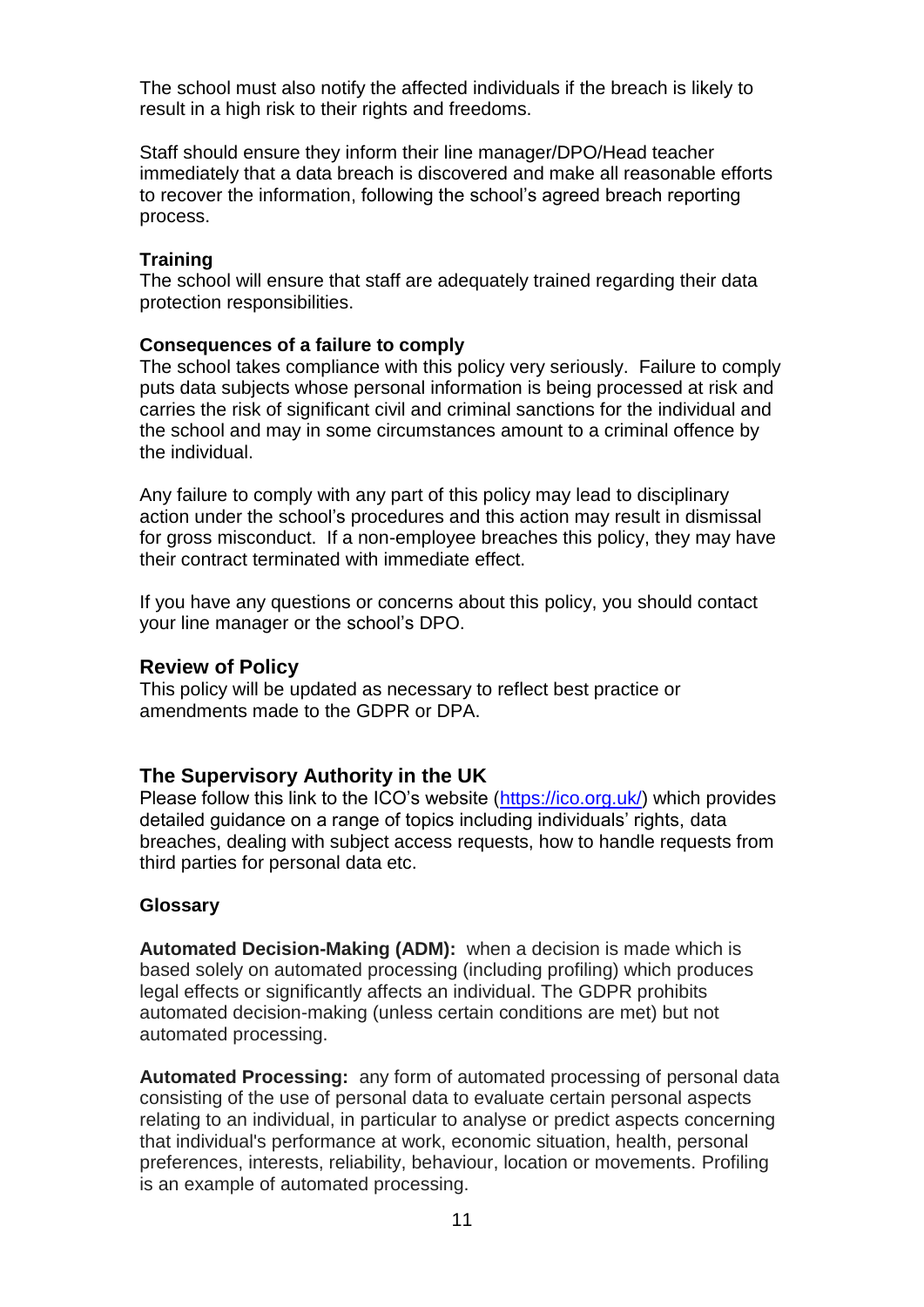**Consent:** agreement which must be freely given, specific, informed and be an unambiguous indication of the data subject's wishes by which they, by a statement or by a clear positive action, which signifies agreement to the processing of personal data relating to them.

**Data Controller** means the natural or legal person, public authority, agency or other body which, alone or jointly with others, determines the purposes and means of the processing of personal data. It is responsible for establishing practices and policies in line with the GDPR. The school is the Data Controller of all personal data relating to its pupils, parents and staff.

**Data Subject:** a living, identified or identifiable individual about whom we hold personal data. Data Subjects may be nationals or residents of any country and may have legal rights regarding their personal data.

**Data Privacy Impact Assessment (DPIA):** tools and assessments used to identify and reduce risks of a data processing activity. DPIA can be carried out as part of Privacy by Design and should be conducted for all major systems or business change programs involving the processing of personal data.

**Data Protection Officer (DPO):** the person required to be appointed in public authorities under the GDPR.

**EEA:** the 28 countries in the EU, and Iceland, Liechtenstein and Norway.

**Explicit Consent:** consent which requires a very clear and specific statement (not just action).

**General Data Protection Regulation (GDPR):** General Data Protection Regulation (*(EU) 2016/679*). Personal data is subject to the legal safeguards specified in the GDPR.

**Personal data** is any information relating to an identified or identifiable natural person (data subject) who can be identified, directly or indirectly by reference to an identifier such as a name, identification number, location data, an online identifier or to one or more factors specific to the physical, physiological, genetic, mental, economic, cultural or social identity of that natural person. Personal data includes sensitive personal data and pseudonymised personal data but excludes anonymous data or data that has had the identity of an individual permanently removed. Personal data can be factual (for example, a name, email address, location or date of birth) or an opinion about that person's actions or behaviour.

**Personal data breach** means a breach of security leading to the accidental or unlawful destruction, loss, alteration, unauthorised disclosure of, or access to, personal data transmitted, stored or otherwise processed.

**Privacy by Design:** implementing appropriate technical and organisational measures in an effective manner to ensure compliance with the GDPR.